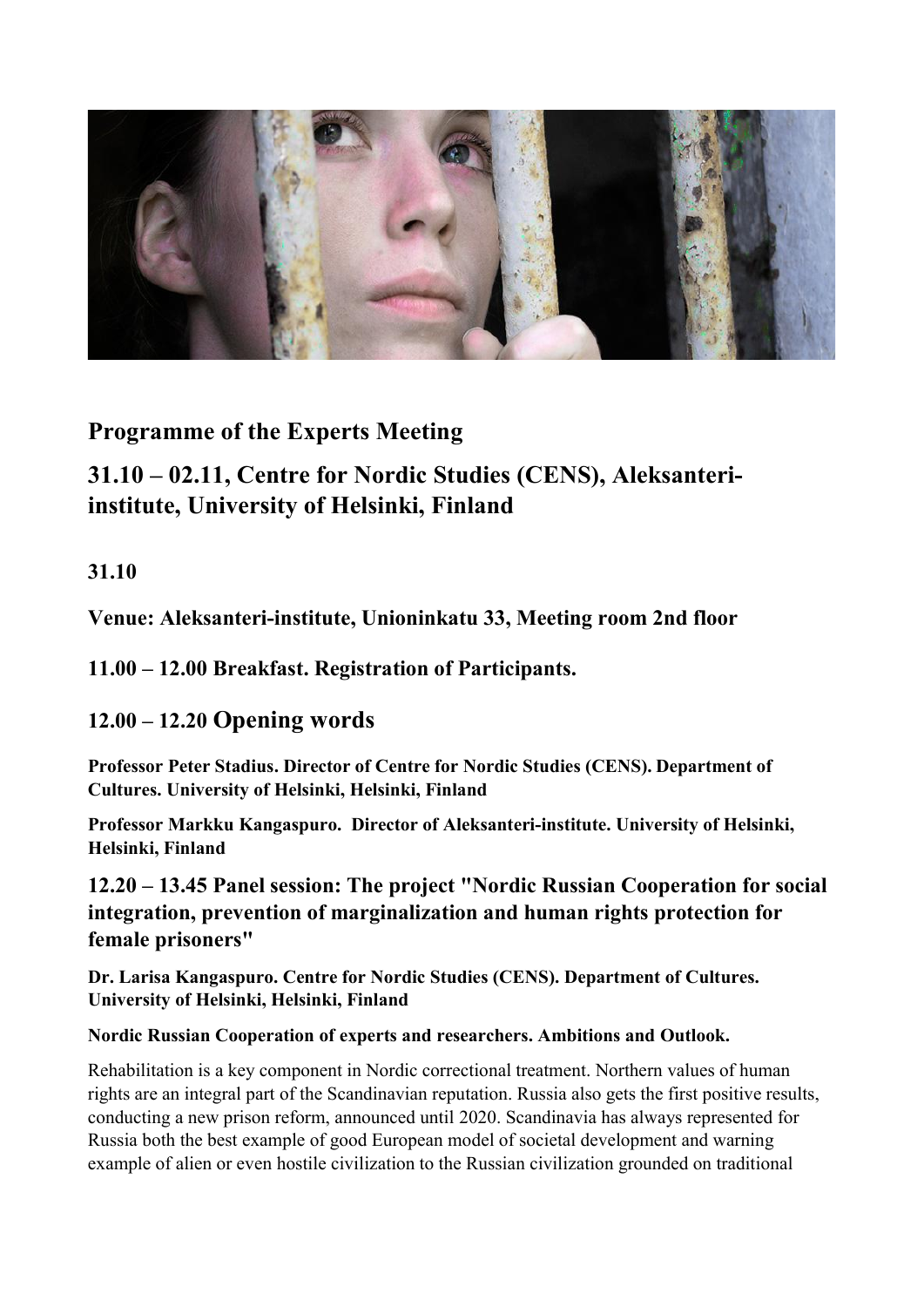values and norms. If we leave out the current freezing relations between the West and Russia, we can see that dialog and learning from the best practices would benefit in many respects Russia's development including ongoing prison and legislation reform.

It is, of course, not easy to export cultural and social values across borders, but systems and approaches that have proven functional, can at least act as an inspiration to others. Initially, it is clear that the mechanical transfer of the northern experience to Russian reality has no meaning. Therefore, it is important to convey some Russian knowledge on this issue to the Nordic countries.

#### Maria Sagitova. NGO "Center for international and informational exchanges in sphere of human rights "Enlightenment", St-Petersburg, Russia

#### Re-socialization and rehabilitation: programs for former female prisoners in St-Petersburg (Russia).

Re-socialization and rehabilitation programs for former female prisoners are quite new for social governmental and non-governmental institutions on Russia.

Former female prisoners – are vulnerable women from the social risks groups. Re-socialization and rehabilitation are targeted to prevention of recidiv crimes, distribution of socially dangerous infections, and social exclusion of women. The system of help for these women includes psychological, legal, medical and other measures, which are supported their adaptation and reintegration into society.

Main problems of the women after prison are: loosing housing and social connections, difficulties in finding job, discrimination against former prisoners. Besides most of these women have drug dependence in stage of remission, HIV and/or other infections. For re-socialization and rehabilitation of former female prisoners in St-Petersburg establishing system of cross-sectoral cooperation between institutions of penitentiary system, law enforcement agencies, social and health institutions and NGOs.

As it is quite difficult to involve this target group into process of re-socialization and rehabilitation specialists start activities start in prison. They support women by psychological and legal consultations and other social services. After leaving prison former female prisoners become clients of governmental and non-governmental social services to those they already trust.

# 14.00 Lunch

# 16.00 – 17.45 Panel session: Volunteers' work at the "Legal clinic" of the Petrozavodsk State University. Small meeting room on the ground floor

Dr. Natalia Ermishina. Department of Criminal Law and Procedure. Institute of Economics and Law. Petrozavodsk State University, Petrozavodsk, Russia

#### Free legal aid as an instrument for resocialization of women sentenced to imprisonment: the experience of the Russian Federation and the Republic of Karelia.

Currently there are several centers in the Federal Penitentiary Service system in Russia, which prepare convicts, including women, for independent life after serving their sentence. Educational, social and psychological work is carried out in these centers, but a lawyer works only in few of them.

However, free legal assistance is an important tool in socialization of convicted women, who require knowledge about their legal capabilities after release and solution of legal issues related to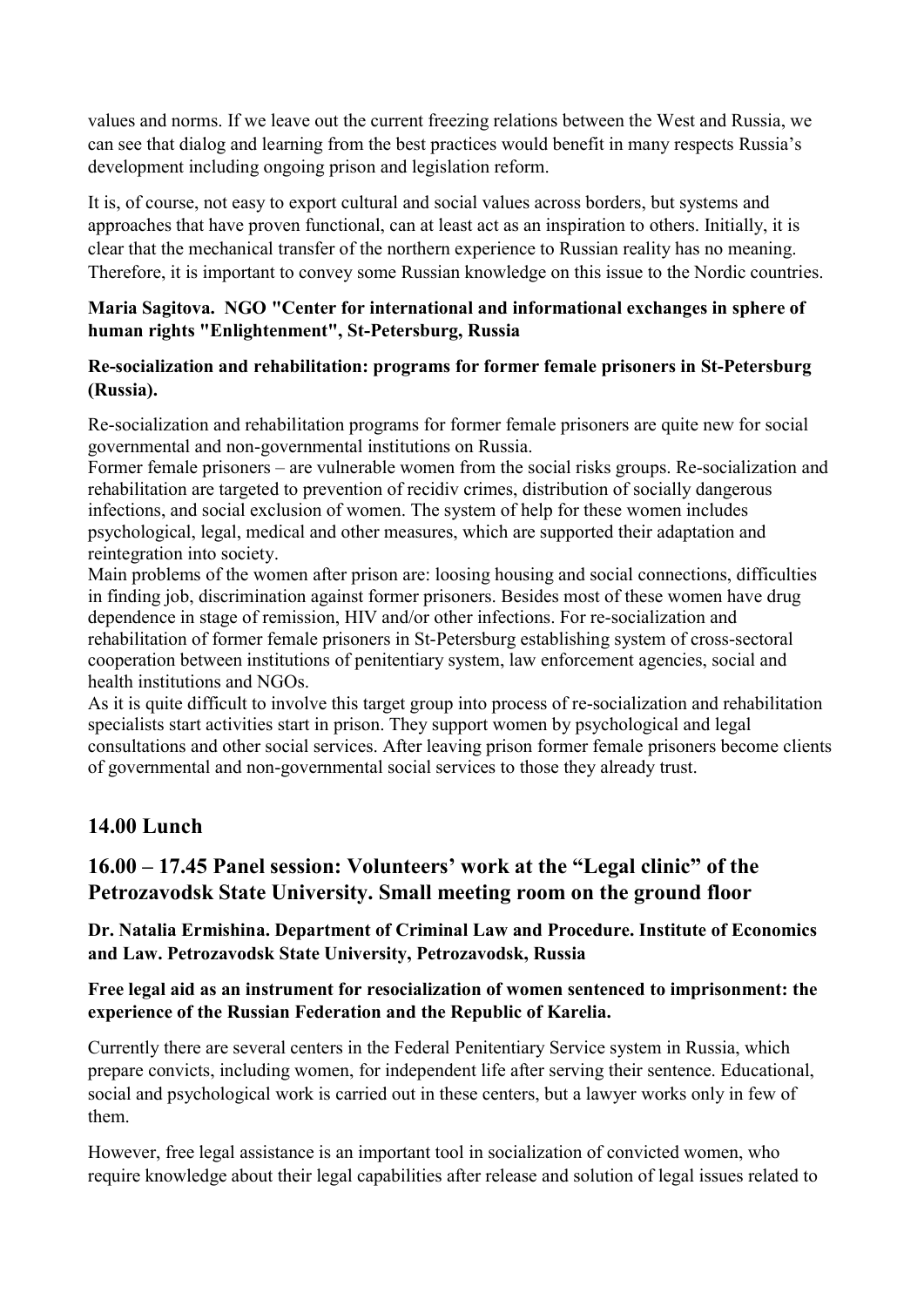children, housing, property, etc. Legal assistance serves as an important adaptive function – women acquire or supplement their life management skills under new conditions, which had changed during their sentence. Additionally, such gradual legal education of women contributes to prevention of new crimes committed by them after release and their further marginalization. The system of free legal assistance to convicted women in the Russian Federation includes different levels and implementation forms, which, if used effectively, can be an additional effective tool for the re-socialization of convicted women.

#### Master's student Anastasia Alekhina. Department of Criminal Law and Procedure. Institute of Economics and Law. Petrozavodsk State University, Petrozavodsk, Russia

### Legal clinic and activity of students - legal volunteers as an instrument in the system of resocialization of women sentenced to imprisonment.

The presentation discusses the need for involving students in the provision of legal assistance to women in need who had been sentenced to imprisonment. Those women, who have served their sentence, experience difficulties not only in socialization, but also in self-realization as a person. Students of law faculties of higher educational institutions can provide legal assistance to women, who have served their sentence, and to those, who are preparing to be released from prison for a petty crime (according to the Criminal code of the Russian Federation). Such assistance can be provided in two main areas, namely legal education and legal volunteering.

In the legal education area, students provide assistance in preparation of individual "road maps" – which are meant to advice women how to tackle legal issues, taking into account their specific situations. In addition, women are advised on recent legislation updates related to housing, pension or family law. In the legal volunteering area, students may represent women in court sessions, because the services of a representative often are too expensive.

The result of the work should draw the mass attention to the availability of legal clinics, which are ready to provide legal assistance to persons in need. In addition, the activity of student's legal volunteers will help women to avoid the criminal path and become full members of society.

# 18.00 Reception

### 01.11

# Venue: Aleksanteri-institute, University of Helsinki, Unioninkatu 33, Small meeting room on the ground floor

### 9.30 – 11.15 Panel session: Research and practice

Dr/Associate Professor Ann-Mari Sätre. IRES institute for Russian and Eurasian Studies, Uppsala University, Sweden

#### On Social Marginalisation of Women in Russia – some reflections.

This presentation is about social marginalization of women in Russia. Reflections are based on my book: The Politics of Poverty in Contemporary Russia (Routledge, planned publishing date is 7 December 2018), based on official statistics, survey data and interviews from four Russian regions.